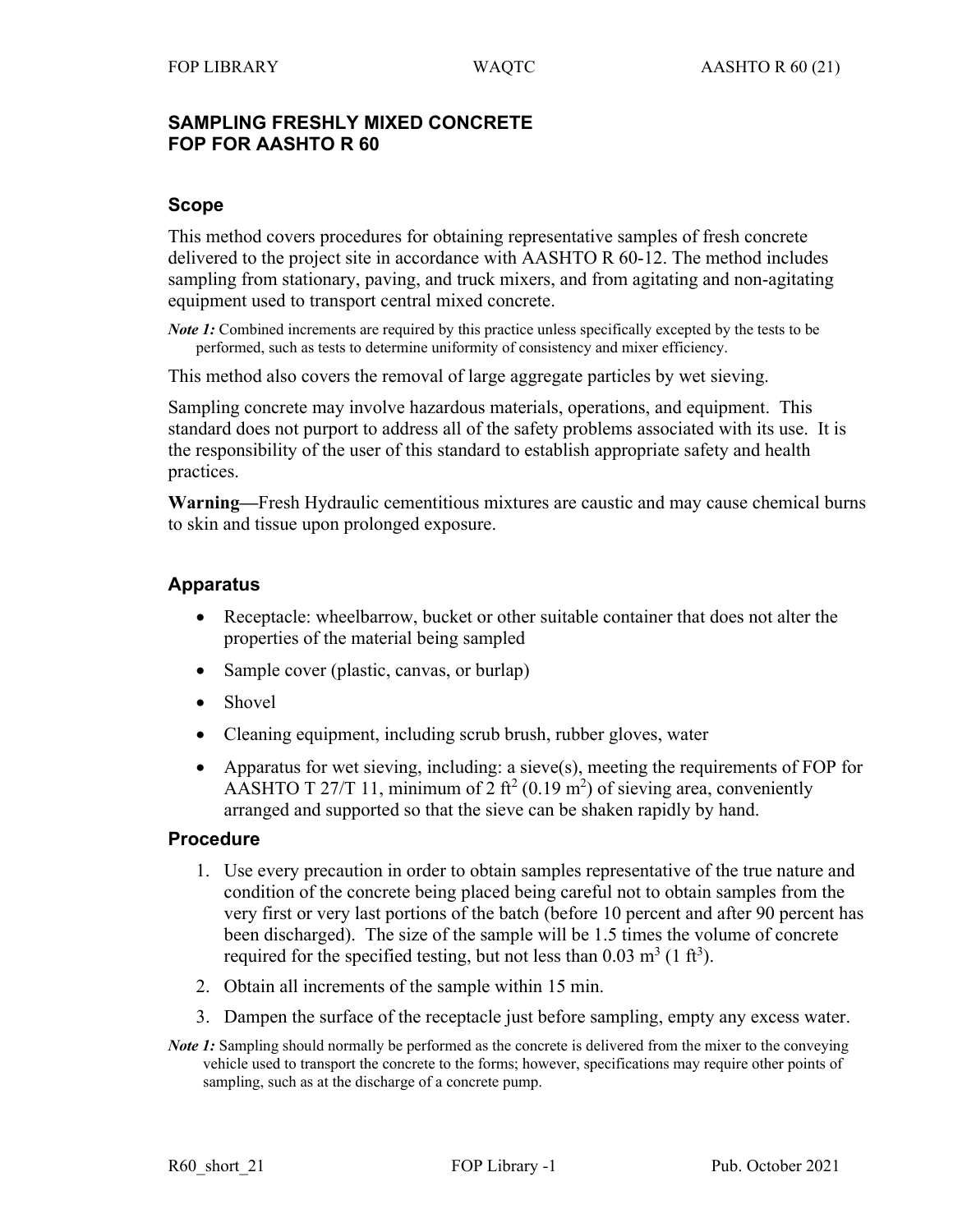*Note 2*: The sample for air content, slump, and temperature may be taken after at least 1/5 m<sup>3</sup> (1/4 yd<sup>3</sup>) of concrete has been discharged for routine air content and slump tests.

Use one of the following methods to obtain the sample:

### • **Sampling from stationary mixers**

Obtain two or more increments at regularly spaced intervals during the discharge of the middle of the batch.

Perform sampling by passing a receptacle completely through the discharge stream, or by completely diverting the discharge into a receptacle. Take care not to restrict the flow of concrete from the mixer, container, or transportation unit so as to cause segregation. These requirements apply to both tilting and nontilting mixers.

### • **Sampling from paving mixers**

Obtain the sample after the contents of the paving mixer have been discharged. Obtain material from at least five different locations in the pile and combine into one test sample. Avoid contamination with subgrade material or prolonged contact with absorptive subgrade. To preclude contamination or absorption by the subgrade, the concrete may be sampled by placing a shallow container on the subgrade and discharging the concrete across the container.

#### • **Sampling from revolving drum truck mixers or agitators**

Obtain two or more increments at regularly spaced intervals during the discharge of the middle of the batch. Obtain samples after all of the water has been added to the mixer. Do not obtain samples from the very first or last portions of the batch discharge. Perform sampling by repeatedly passing a receptacle through the entire discharge stream or by completely diverting the discharge into a receptacle. Regulate the rate of discharge of the batch by the rate of revolution of the drum and not by the size of the gate opening.

• **Sampling from open-top truck mixers, agitators, non-agitating equipment or other types of open-top containers**

Obtain the sample by whichever of the procedures described above is most applicable under the given conditions.

- 4. Transport sample to testing location.
- 5. Remix with a shovel the minimum amount necessary to ensure uniformity. Protect the sample from direct sunlight, wind, rain, and sources of contamination.